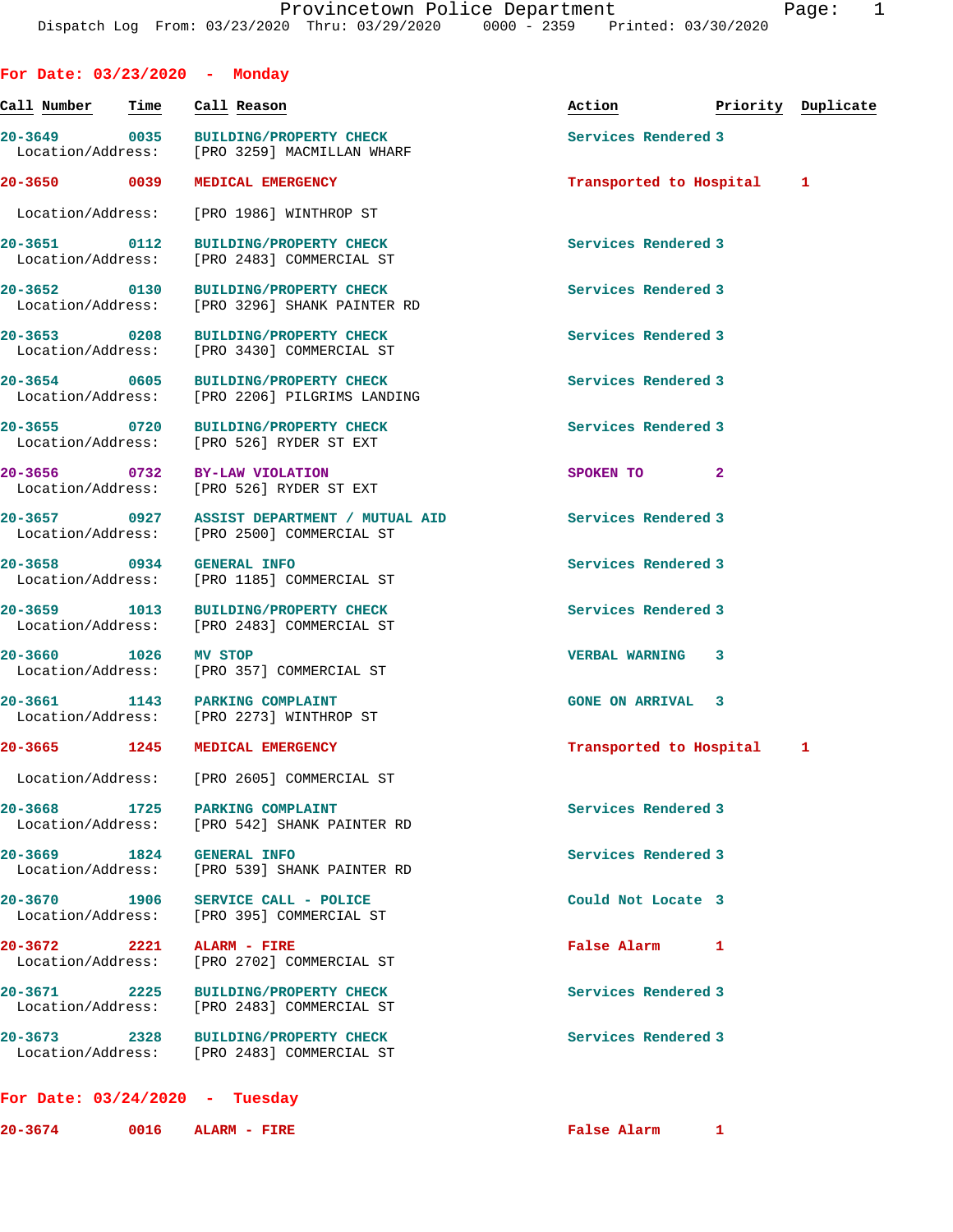|                                                                      | Provincetown Police Department<br>Dispatch Log From: 03/23/2020 Thru: 03/29/2020 0000 - 2359 Printed: 03/30/2020 |                          | Page: | $\overline{2}$ |
|----------------------------------------------------------------------|------------------------------------------------------------------------------------------------------------------|--------------------------|-------|----------------|
|                                                                      | Location/Address: [PRO 116] COMMERCIAL ST                                                                        |                          |       |                |
|                                                                      | 20-3675 0715 BUILDING/PROPERTY CHECK<br>Location/Address: [PRO 526] RYDER ST EXT                                 | Services Rendered 3      |       |                |
| 20-3677 0854 PARKING COMPLAINT                                       | Location/Address: CARVER ST + COMMERCIAL ST                                                                      | Services Rendered 3      |       |                |
| 20-3678 1013 COMPLAINT - GENERAL                                     | Location/Address: [PRO 3296] SHANK PAINTER RD                                                                    | Services Rendered 3      |       |                |
| 20-3680 1228 VANDALISM                                               | Location/Address: [PRO 1542] COMMERCIAL ST                                                                       | Services Rendered 3      |       |                |
| 20-3682 1607 FOLLOW UP                                               | Location/Address: [PRO 542] SHANK PAINTER RD                                                                     | Services Rendered 2      |       |                |
|                                                                      | 20-3683 1632 BUILDING/PROPERTY CHECK<br>Location/Address: [PRO 539] SHANK PAINTER RD                             | Services Rendered 3      |       |                |
| 20-3684 1710 MEDICAL EMERGENCY<br>1.                                 |                                                                                                                  | Transported to Hospital  | 1     |                |
| Location/Address: [PRO 1615] BANGS ST                                |                                                                                                                  |                          |       |                |
| 20-3685 1717 ANIMAL CALL                                             | Location/Address: [PRO 3259] MACMILLAN WHARF                                                                     | Services Rendered 2      |       |                |
|                                                                      | 20-3687 2257 BUILDING/PROPERTY CHECK<br>Location/Address: [PRO 3296] SHANK PAINTER RD                            | Services Rendered 3      |       |                |
| For Date: $03/25/2020$ - Wednesday                                   |                                                                                                                  |                          |       |                |
|                                                                      | 20-3688 0114 BUILDING/PROPERTY CHECK<br>Location/Address: [PRO 530] SHANK PAINTER RD                             | Services Rendered 3      |       |                |
| 20-3689 0116 MEDICAL EMERGENCY                                       | Location/Address: [PRO 2647] SHANK PAINTER RD                                                                    | Services Rendered 1      |       |                |
| 20-3690                                                              | 0602 BUILDING/PROPERTY CHECK<br>Location/Address: [PRO 3259] MACMILLAN WHARF                                     | Services Rendered 3      |       |                |
|                                                                      | 20-3691 0756 BUILDING/PROPERTY CHECK<br>Location/Address: [PRO 2977] COMMERCIAL ST                               | Services Rendered 3      |       |                |
| 20-3692 0931 MV VANDALISM                                            | Location/Address: [PRO 3259] MACMILLAN WHARF                                                                     | Services Rendered 2      |       |                |
| 20-3693 1020 FIRE - OTHER<br>Location/Address: [PRO 65] WEST VINE ST |                                                                                                                  | Extinguished 1           |       |                |
|                                                                      | 20-3694 1056 ANIMAL CALL<br>Location/Address: [PRO 564] BAYBERRY AVE                                             | Services Rendered 2      |       |                |
|                                                                      | 20-3695 1134 LARCENY / FORGERY / FRAUD<br>Location/Address: [PRO 2227] BRADFORD ST                               | Services Rendered 2      |       |                |
| Location/Address: [PRO 512] PRINCE ST                                | 20-3696 1621 HARASSMENT / THREATS                                                                                | SPOKEN TO 2              |       |                |
| 20-3697 1626                                                         | <b>MEDICAL EMERGENCY</b><br>Location/Address: [PRO 943] HARRY KEMP WAY                                           | PATIENT REFUSAL 1        |       |                |
| 20-3698 1901 GENERAL INFO                                            | Location/Address: [PRO 3950] COMMERCIAL ST                                                                       | Services Rendered 3      |       |                |
| 20-3699 1926 BY-LAW VIOLATION                                        | Location/Address: [PRO 105] COMMERCIAL ST                                                                        | <b>GONE ON ARRIVAL 2</b> |       |                |
| 1931 MV STOP<br>20-3700                                              | Location/Address: [PRO 399] COMMERCIAL ST                                                                        | VERBAL WARNING 3         |       |                |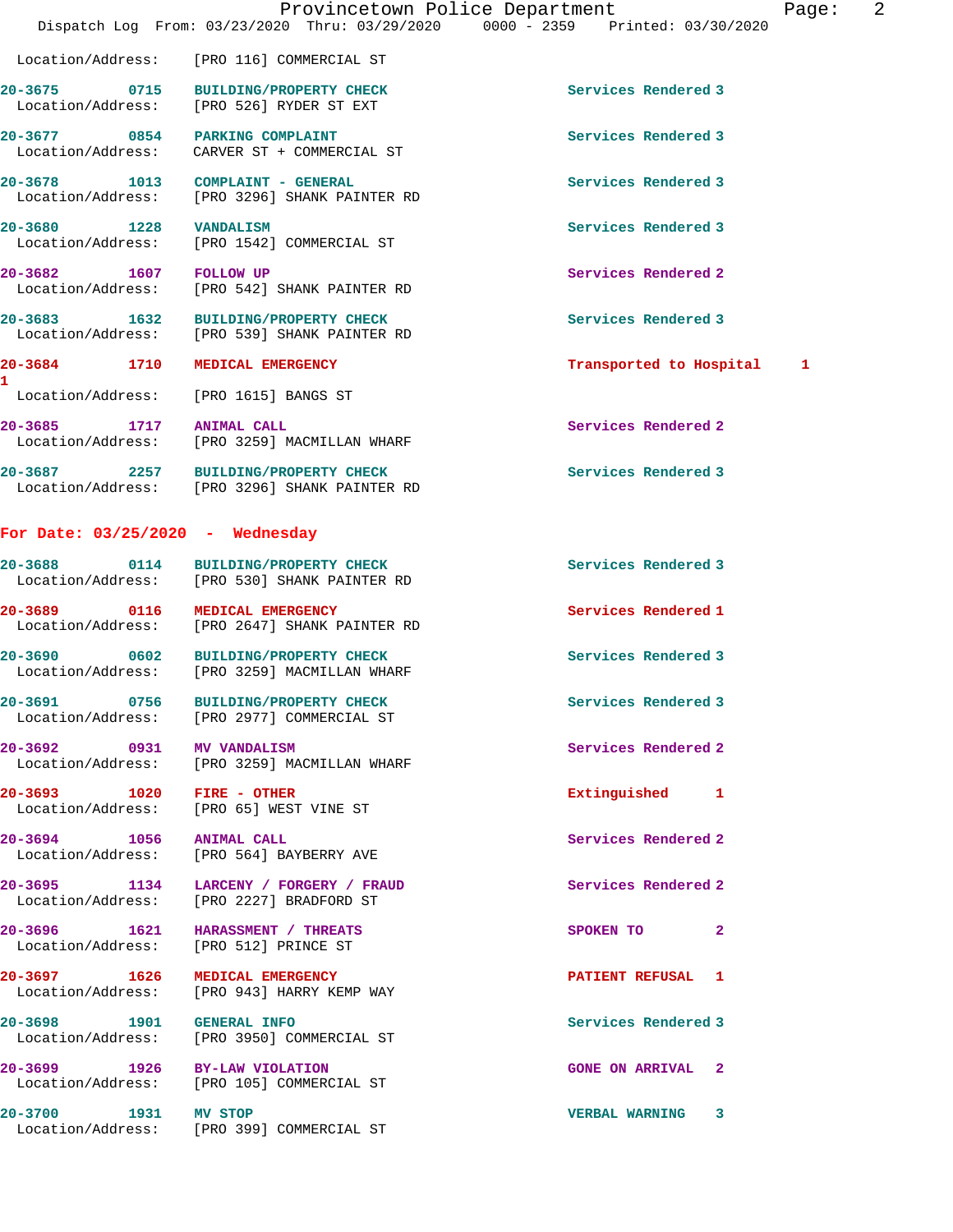| 20-3701 2131                                           | <b>BUILDING/PROPERTY CHECK</b><br>Location/Address: [PRO 526] RYDER ST EXT           | Services Rendered 3                  |   |
|--------------------------------------------------------|--------------------------------------------------------------------------------------|--------------------------------------|---|
| 20-3702 2140 GENERAL INFO<br>Location/Address: ROUTE 6 |                                                                                      | Services Rendered 3                  |   |
|                                                        | 20-3703 2149 MEDICAL EMERGENCY                                                       | No Action Required<br>$\blacksquare$ |   |
| Location/Address: ROUTE 6                              |                                                                                      |                                      |   |
|                                                        | For Date: $03/26/2020 - Thursday$                                                    |                                      |   |
|                                                        | 20-3704 0054 BUILDING/PROPERTY CHECK<br>Location/Address: [PRO 3259] MACMILLAN WHARF | Services Rendered 3                  |   |
|                                                        | 20-3705 0351 BUILDING/PROPERTY CHECK<br>Location/Address: [PRO 521] ROUTE 6          | Services Rendered 3                  |   |
|                                                        | 20-3706 0446 BUILDING/PROPERTY CHECK<br>Location/Address: [PRO 564] BAYBERRY AVE     | Services Rendered 3                  |   |
| 20-3707 0900 MV STOP                                   |                                                                                      | No Action Required                   | 3 |
|                                                        | Location/Address: [PRO 2479] ROUTE 6                                                 |                                      |   |
| 20-3708 0919                                           | ALARM - GENERAL<br>Location/Address: [PRO 440] HARRY KEMP WAY                        | Services Rendered 1                  |   |
|                                                        | 20-3709 0937 COMPLAINT - GENERAL<br>Location/Address: COMMERCIAL ST + RYDER ST       | Services Rendered 3                  |   |
| 20-3710 1011 MV COMPLAINT                              | Location/Address: [PRO 105] COMMERCIAL ST                                            | Services Rendered 2                  |   |
| 20-3711 1016 MV COMPLAINT                              | Location/Address: [PRO 2837] CONANT ST                                               | <b>GONE ON ARRIVAL 2</b>             |   |
|                                                        | 20-3712 1028 SERVICE CALL - POLICE<br>Location/Address: [PRO 732] BRADFORD ST        | Services Rendered 3                  |   |
|                                                        | 20-3714 1319 COMPLAINT - GENERAL<br>Location/Address: [PRO 2542] COMMERCIAL ST       | Services Rendered 3                  |   |
| 1329<br>$20 - 3715$                                    | <b>ANIMAL CALL</b><br>Location/Address: [PRO 1466] COMMERCIAL ST                     | Services Rendered 2                  |   |
| $20 - 3716$                                            | 1401 HAZARDS                                                                         | Referred to Other Agency 2           |   |
|                                                        | Location/Address: [PRO 165] COMMERCIAL ST                                            |                                      |   |
| 20-3719 1643                                           | MEDICAL EMERGENCY<br>Location/Address: [PRO 1096] SANDY HILL LN                      | PATIENT REFUSAL 1                    |   |
|                                                        | 20-3720 1740 BY-LAW VIOLATION<br>Location/Address: [PRO 105] COMMERCIAL ST           | Services Rendered 2                  |   |
|                                                        | 20-3721 2046 PARKING COMPLAINT<br>Location/Address: AUNT SUKEYS WAY + HARRY KEMP WAY | Services Rendered 3                  |   |
|                                                        | 20-3722 2111 BUILDING/PROPERTY CHECK                                                 | BLDG/PROP Checked/Secured 3          |   |
|                                                        | Location/Address: [PRO 338] SHANK PAINTER RD                                         |                                      |   |
| 20–3723 2202                                           | <b>BUILDING/PROPERTY CHECK</b><br>Location/Address: [PRO 2490] PROVINCELANDS RD      | Services Rendered 3                  |   |

**For Date: 03/27/2020 - Friday**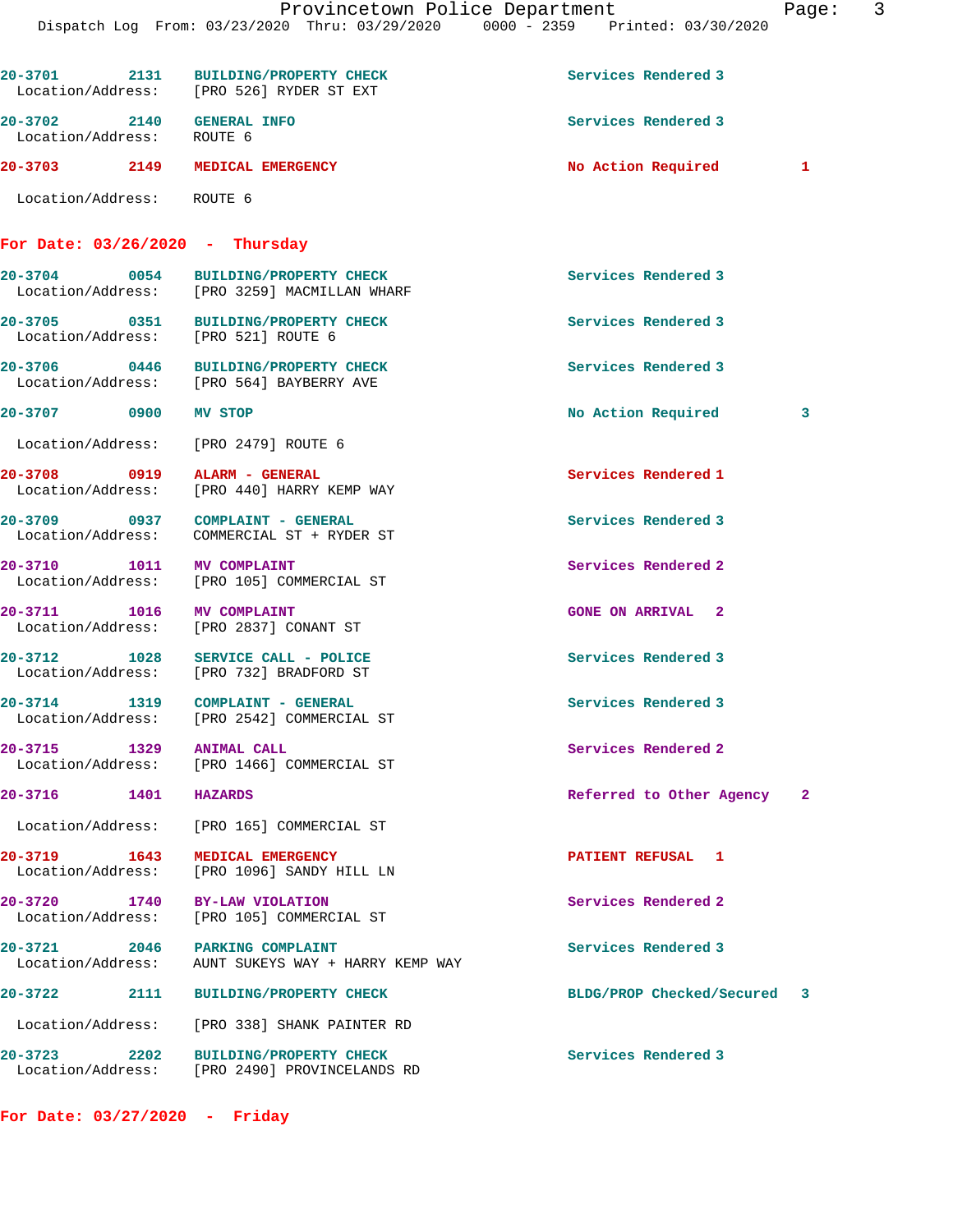**20-3725 0112 BUILDING/PROPERTY CHECK BLDG/PROP Checked/Secured 3** Location/Address: [PRO 569] WINSLOW ST **20-3726 0316 BUILDING/PROPERTY CHECK Services Rendered 3** 

**20-3727 0600 BUILDING/PROPERTY CHECK Services Rendered 3**  Location/Address: [PRO 2206] PILGRIMS LANDING

**20-3728 0747 ASSIST DEPARTMENT / MUTUAL AID Services Rendered 3**  Location/Address: [TRU 310] ROUTE 6

**20-3729 0953 FOLLOW UP Services Rendered 2**  Location/Address: COMMERCIAL ST

Location/Address: [PRO 2499] RACE POINT RD

**20-3730 1004 LOST PROPERTY Services Rendered 3**  Location/Address: [PRO 542] SHANK PAINTER RD

Location/Address: COMMERCIAL ST

Location/Address: [OT] 10TH ST

Location/Address: [PRO 2513] ROUTE 6

**20-3734 1111 MEDICAL EMERGENCY PATIENT REFUSAL 1**  Location/Address: [PRO 1215] COMMERCIAL ST

**20-3736 1126 GENERAL INFO Services Rendered 3**  Location/Address: [PRO 341] COMMERCIAL ST

**20-3737 1234 MEDICAL EMERGENCY PATIENT REFUSAL 1**<br>
Location/Address: [PRO 193] COMMERCIAL ST

Location/Address: [PRO 2490] PROVINCELANDS RD

**20-3740 1452 COMPLAINT - GENERAL PATIENT REFUSAL 3**  Location/Address: [PRO 1096] SANDY HILL LN

Location/Address: [PRO 524] COMMERCIAL ST

Location/Address: [PRO 1370] COURT ST

**20-3743** 1620 FOLLOW UP **1620** FOLLOW UP **Services Rendered 2 Integral 2 Integral 2 ICCO** [PRO 542] SHANK PAINTER RD

[PRO 193] COMMERCIAL ST

**20-3744 1654 LARCENY / FORGERY / FRAUD SPOKEN TO 2**  Location/Address: [PRO 2601] MILLER HILL RD

**20-3745 1807 LANDLORD / TENANT SPOKEN TO 2**  Location/Address: [PRO 716] BRADFORD ST

**20-3747 2117 MEDICAL EMERGENCY PATIENT REFUSAL 1**  Location/Address: [PRO 1513] BRADFORD ST

**20-3748 2324 BUILDING/PROPERTY CHECK Services Rendered 3**  Location/Address: [PRO 2977] COMMERCIAL ST

**20-3731 1021 GENERAL INFO Services Rendered 3** 

**20-3733 1050 ASSIST DEPARTMENT / MUTUAL AID Referred to Other Agency 3**

**20-3732 1056 MV OBSERVANCE / ASSIGNMENT No Action Required 3**

**20-3739 1417 MV DISABLED Services Rendered 2** 

**20-3741 1526 MEDICAL EMERGENCY Transported to Hospital 1**

**20-3742 1619 MEDICAL EMERGENCY Transported to Hospital 1**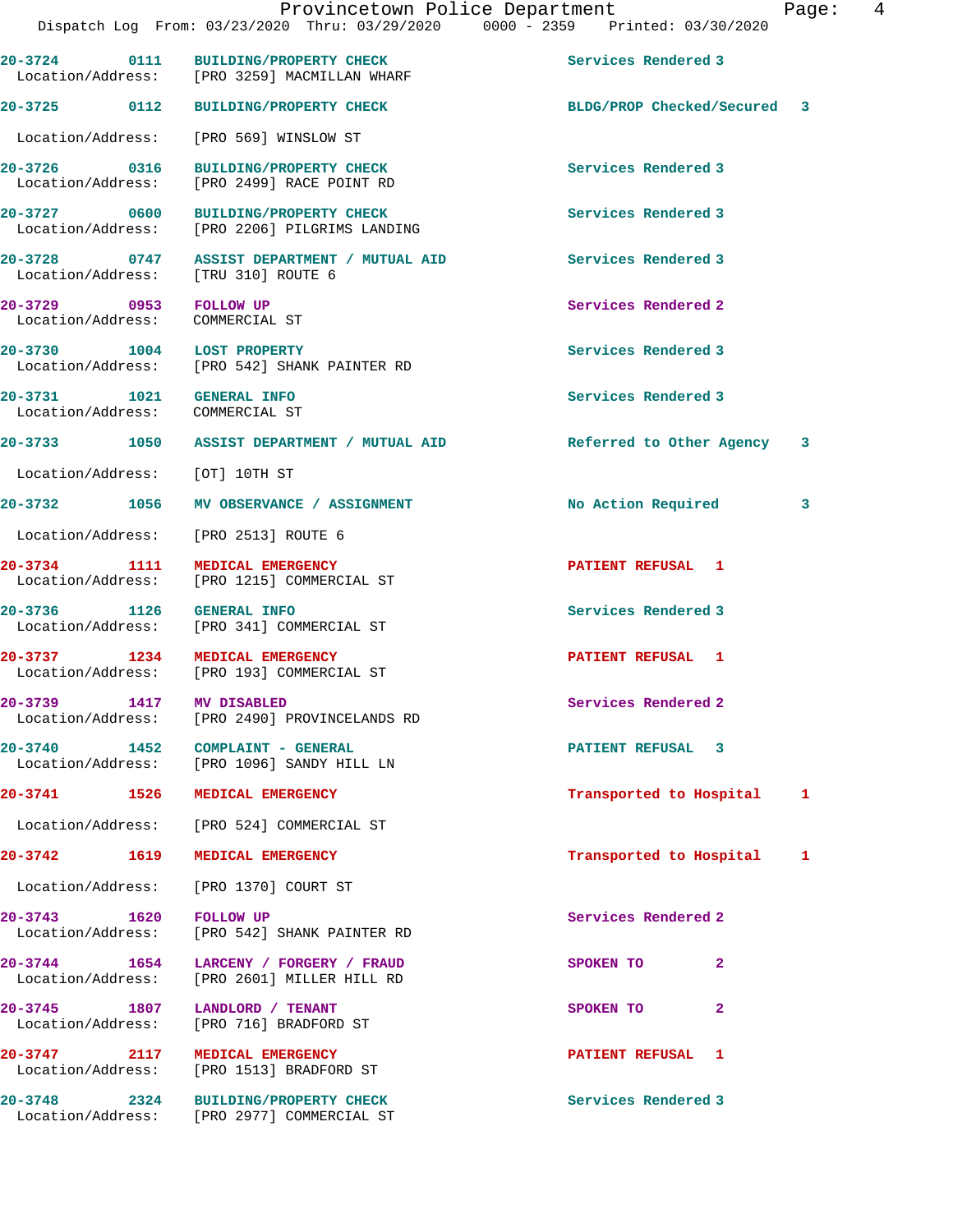|                                                              |                                                                                       | Provincetown Police Department<br>Page: 5                                      |  |
|--------------------------------------------------------------|---------------------------------------------------------------------------------------|--------------------------------------------------------------------------------|--|
|                                                              |                                                                                       | Dispatch Log From: 03/23/2020 Thru: 03/29/2020 0000 - 2359 Printed: 03/30/2020 |  |
|                                                              | 20-3750 2337 BY-LAW VIOLATION<br>Location/Address: [PRO 542] SHANK PAINTER RD         | Services Rendered 2                                                            |  |
|                                                              | 20-3749 2341 BUILDING/PROPERTY CHECK<br>Location/Address: [PRO 3296] SHANK PAINTER RD | Services Rendered 3                                                            |  |
| For Date: $03/28/2020$ - Saturday                            |                                                                                       |                                                                                |  |
|                                                              | 20-3751 0031 BUILDING/PROPERTY CHECK<br>Location/Address: [PRO 3259] MACMILLAN WHARF  | Services Rendered 3                                                            |  |
|                                                              | 20-3752 0041 ASSIST CITIZEN<br>Location/Address: [PRO 526] RYDER ST EXT               | Services Rendered 3                                                            |  |
| 20-3753 0113 ASSIST CITIZEN                                  | Location/Address: HARRY KEMP WAY + CONWELL ST                                         | Services Rendered 3                                                            |  |
| Location/Address: GOSNOLD ST                                 | 20-3754 0306 DISTURBANCE - FIGHT / ARGUMENT                                           | Unfounded 1                                                                    |  |
|                                                              | 20-3756 0455 BUILDING/PROPERTY CHECK<br>Location/Address: [PRO 526] RYDER ST EXT      | Services Rendered 3                                                            |  |
|                                                              | 20-3757 0455 BUILDING/PROPERTY CHECK<br>Location/Address: [PRO 182] COMMERCIAL ST     | Services Rendered 3                                                            |  |
| 20-3758 0746 MV STOP<br>Location/Address: [PRO 2513] ROUTE 6 |                                                                                       | <b>VERBAL WARNING 3</b>                                                        |  |
|                                                              | 20-3759 0808 BUILDING/PROPERTY CHECK<br>Location/Address: [PRO 526] RYDER ST EXT      | Services Rendered 3                                                            |  |
|                                                              | 20-3760 0913 MEDICAL EMERGENCY<br>Location/Address: [PRO 2223] BREWSTER ST            | Services Rendered 1                                                            |  |
| 20-3761 0925 GENERAL INFO                                    | Location/Address: [YAR] HIGGINS CROWELL RD                                            | Services Rendered 3                                                            |  |
| 20-3762 1204 ALARM - GENERAL                                 | Location/Address: [PRO 3957] COMMERCIAL ST                                            | False Alarm 1                                                                  |  |
|                                                              | 20-3764 1403 HARASSMENT / THREATS<br>Location/Address: [PRO 1862] BRADFORD ST         | SPOKEN TO 2                                                                    |  |
|                                                              | 20-3765 1406 COMPLAINT - GENERAL<br>Location/Address: [PRO 542] SHANK PAINTER RD      | SPOKEN TO 3                                                                    |  |
|                                                              | 20-3767 1704 BUILDING/PROPERTY CHECK<br>Location/Address: [PRO 3259] MACMILLAN WHARF  | Services Rendered 3                                                            |  |
| 20-3768 1724 MEDICAL EMERGENCY                               | Location/Address: [PRO 442] HARRY KEMP WAY                                            | PATIENT REFUSAL 1                                                              |  |
|                                                              | 20-3769 1744 SUSPICIOUS ACTIVITY<br>Location/Address: [PRO 396] COMMERCIAL ST         | SPOKEN TO 2                                                                    |  |
| 20-3771 1910 MEDICAL EMERGENCY                               | Location/Address: [PRO 810] COMMERCIAL ST                                             | Services Rendered 1                                                            |  |
| 20-3772 1918 MEDICAL EMERGENCY                               |                                                                                       | Transported to Hospital 1                                                      |  |
|                                                              | Location/Address: [PRO 442] HARRY KEMP WAY                                            |                                                                                |  |
| 20-3773 1934 ANIMAL CALL                                     | Location/Address: [PRO 2577] BRADFORD ST                                              | Could Not Locate 2                                                             |  |
| 20-3774 1939 ASSIST CITIZEN                                  | Location/Address: [PRO 542] SHANK PAINTER RD                                          | Services Rendered 3<br>1                                                       |  |
| 20-3775                                                      | 2100 MEDICAL EMERGENCY                                                                | <b>PATIENT REFUSAL 1</b>                                                       |  |